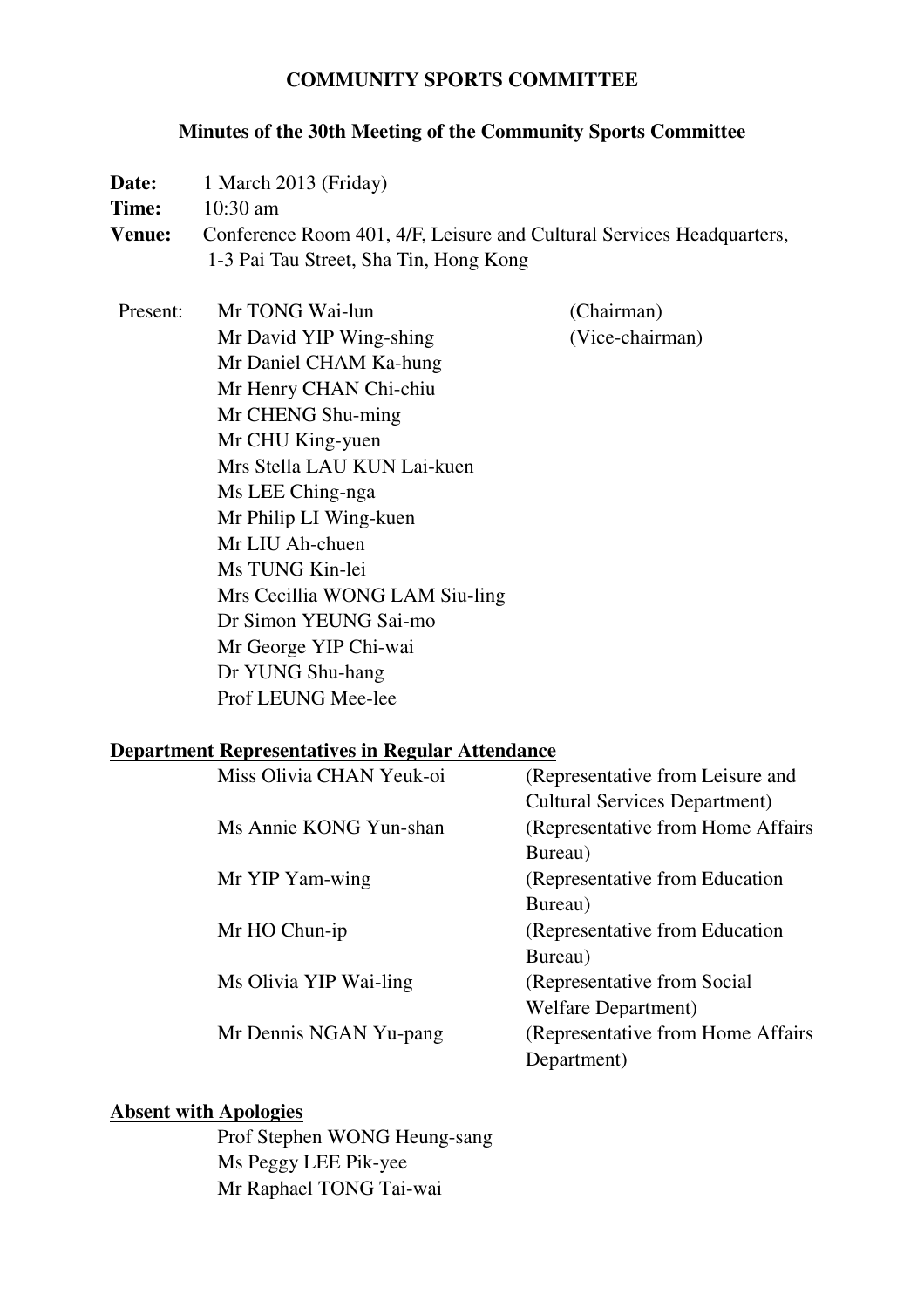|                      | Dr Regina CHING Chuek-tuen   | (Representative from Department)<br>of Health) |
|----------------------|------------------------------|------------------------------------------------|
| <b>In Attendance</b> |                              |                                                |
|                      | Mrs Betty FUNG CHING Suk-yee | (Leisure and Cultural Services)                |
|                      |                              | Department)                                    |
|                      | Mr Bobby CHENG Kam-wing      | (Leisure and Cultural Services                 |
|                      |                              | Department)                                    |
|                      | Ms Rebecca LOU Wai-yi        | (Leisure and Cultural Services                 |
|                      |                              | Department)                                    |
|                      | Ms Alice HEUNG Ching-yee     | (Leisure and Cultural Services                 |
|                      |                              | Department)                                    |
|                      | Mrs FOK LEE Sheung-ling      | (Leisure and Cultural Services)                |
|                      |                              | Department)                                    |
| Secretary            |                              |                                                |
|                      | Mr Simon LIU Wai-shing       | (Leisure and Cultural Services)                |

- 2 -

**Opening Remarks** 

1.1 The Chairman welcomed all Members and representatives of various government departments to the first meeting of the current Community Sports Committee (CSC). He extended a welcome to two new Members, Ms LEE Ching-nga of the Eastern District Sports Association and Ms TUNG Kin-lei of the Sha Tin District Council. Mr Stephen YIP of the Education Bureau, who attended the meeting for the first time, was also welcomed. The Chairman hoped that all Members would continue to voice their opinions actively and work hand in hand for the development of community sports. Besides, he was grateful to former Member, Mr Lawrence LO for his contribution to the CSC in the past years.

Department)

#### **Item 1: Confirmation of the Minutes of Last Meeting of the CSC**

2.1 The Secretariat had on 4 February emailed the draft minutes of the 29th meeting to Members for comment and had hitherto received no proposals for amendments. As no further amendment was proposed at the meeting, the Chairman announced that the minutes of the 29th meeting were endorsed.

#### **Item 2: Matters Arising**

# **(i) Report on the Follow-up Action on the Physical Fitness Test for the Community**

3.1 The Chairman invited Mr Simon LIU of the Leisure and Cultural Services Department (LCSD) to report on the progress of the specific follow-up action plan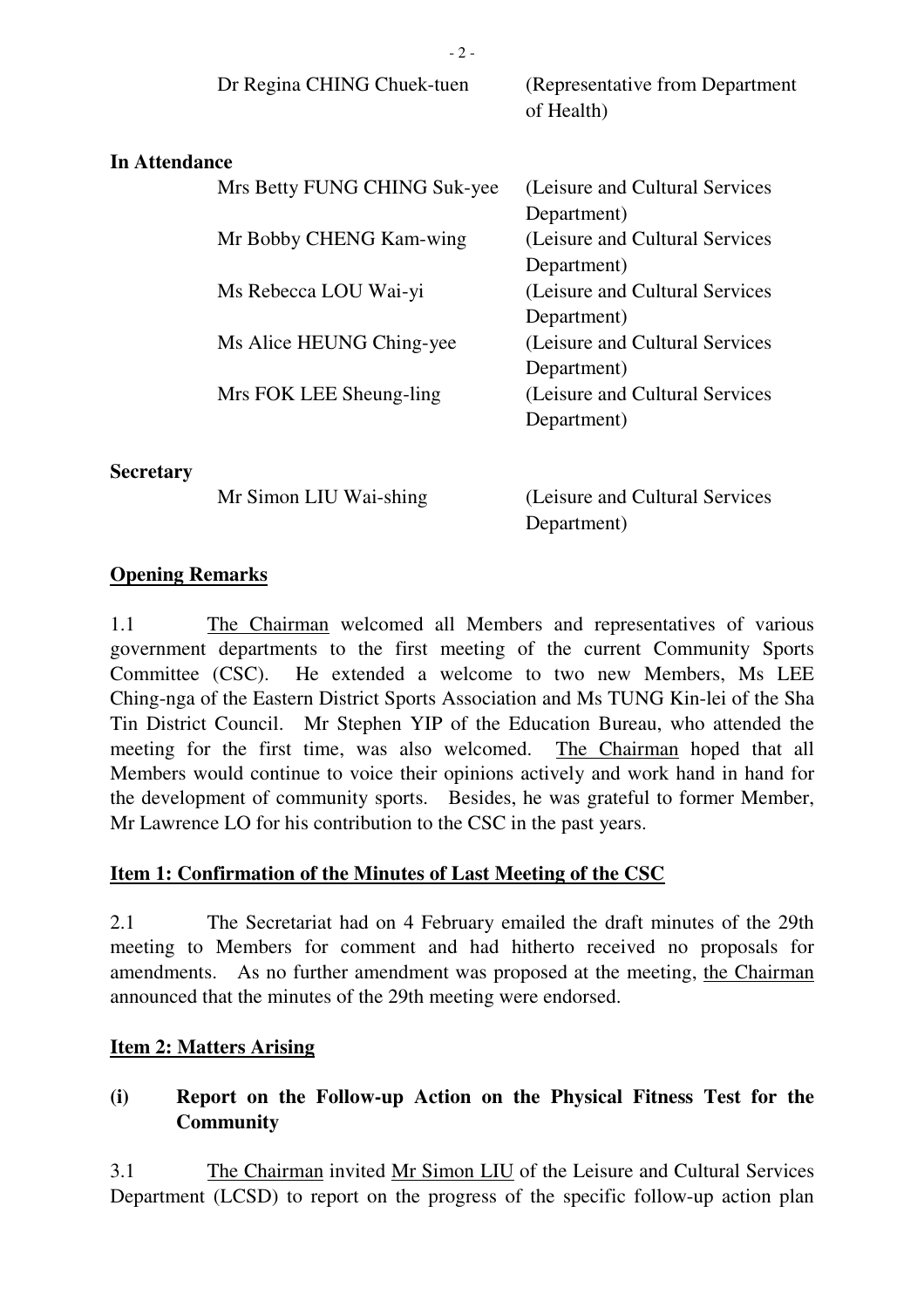formulated based on the recommendations of the study report on the Physical Fitness Test for the Community (the Physical Fitness Test).

3.2 Mr Simon LIU asked Members to note the progress report tabled at the meeting and gave a brief account of some of the key points:

- (a) The follow-up action plan was formulated based on the findings of the Physical Fitness Test with a view to promoting the benefits of regular participation in sport and other physical activities. Follow-up action included broadening the scope of publicity for the findings and recommendations of the Physical Fitness Test, enhancing the mechanism of sport participation for students from kindergarten to secondary levels and organising recreation and sports programmes of a wider variety to meet the needs of different communities.
- (b) In view of the similarity in nature between the Physical Fitness Test and the "Study on Sport for All - the Participation Patterns of Hong Kong People in Physical Activities" completed in 2008, the two studies would be merged to find out the public's participation patterns in sport and other physical activities and their physical fitness as well as the trends of development to make possible continuous evaluation of the changes in the fitness condition of Hong Kong people and the effectiveness of sport promotion in the community.

3.3 Mrs Cecilia WONG recognised that the progress report was comprehensive and would help increase public participation in sport. She suggested organising more activities for families and their pets and proceeding with the provision of pet gardens in the community so that the follow-up action plan would be more inclusive.

3.4 Mr Henry CHAN pointed out that the survey suggested women demonstrated a quicker decline in physical fitness and recommended that the LCSD step up efforts on publicising the finding. Apart from organising more recreation and sports programmes suitable for women on a regular basis, the LCSD should also enhance publicity on the benefits of women participating in these programmes with their children and encourage members of the public to make use of the Fitness Corners in LCSD sports centres for physical fitness tests on BMI, etc. to learn about their physical condition.

3.5 Mr George YIP, having regard to the problem of inadequate physical activity level for women, recommended that women find time for exercise such as line dance at nearby LCSD indoor sports centres before or after grocery shopping or taking/picking up their children to/from school so as to get into the habit of regularly exercising.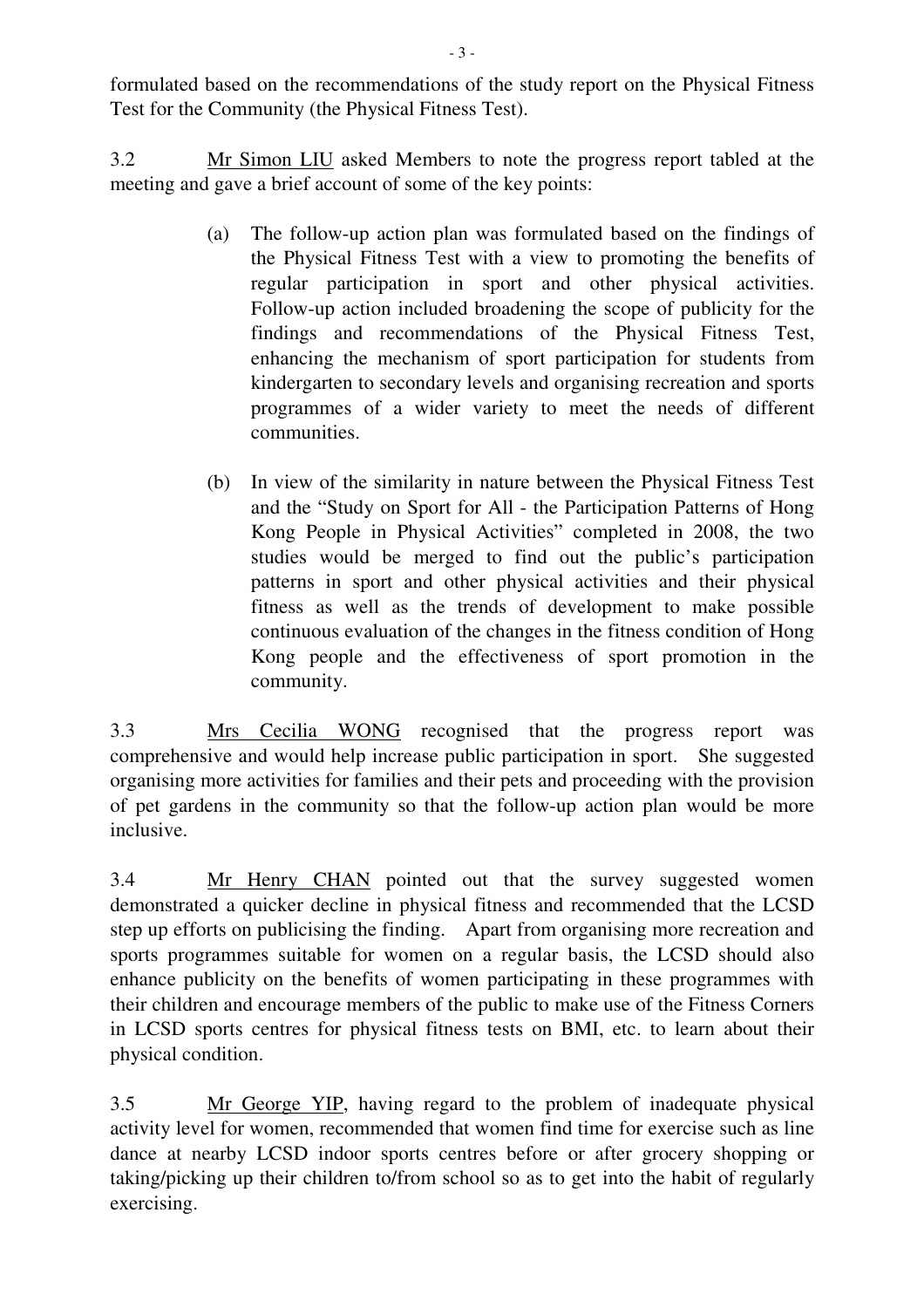3.6 Mr CHU King-yuen remarked that the report focused not only on students but also on the participation of women and the middle-aged in physical activities. He suggested designing simple activities such as stretching which parents could do while looking after their children or at work, and widely publicising such activities to arouse public interest in sport.

3.7 Ms TUNG Kin-lei realised that many women equated household chores with physical exercise and suggested that a video demonstrating relaxation exercises be played in the community, for example in libraries, to make women understand that relaxation exercises could alleviate the physical strain and adverse effects on health brought by household chores.

3.8 Mrs Stella LAU suggested that the LCSD recommend recreation and sports programmes suitable for women and provide demonstration videos or links to relevant websites on suitable physical exercises. She said the Women's Commission could help promote women's participation in sport and publicise the idea.

3.9 Dr Simon YEUNG considered the progress report comprehensive and suggested that individual age groups be highlighted in case studies. He believed that, if publicised, such case-sharing could be more effective in encouraging members of the public to take part in physical activities.

3.10 Miss Olivia CHAN of the LCSD thanked Members for their valuable input, and responded that she would consolidate Members' views and draw on them to refine the details of any follow-up action to be taken in future.

3.11 Prof LEUNG Mee-lee said that she had published a number of articles on women's participation in sport some years ago. She offered to send the relevant materials to Members for reference through the Secretariat.

(Post-meeting note: The relevant materials were emailed to Members on 28 March through the Secretariat.)

# **(ii) Progress Report on the 4th Hong Kong Games**

4.1 The Chairman invited Ms Rebecca LOU, Secretary General of the 4th Hong Kong Games (HKG) Organising Committee, to report on the progress of the organising work for the 4th HKG.

4.2 Ms Rebecca LOU reported that the third and fourth meetings of the Standing Committee and the Organising Committee (OC) of the 4th HKG had been held in January. Having considered CSC Members' suggestions, the OC agreed to create an award for the "District with the Strongest Cheering Squad" so as to encourage local communities to give active support to the competitions and participating athletes.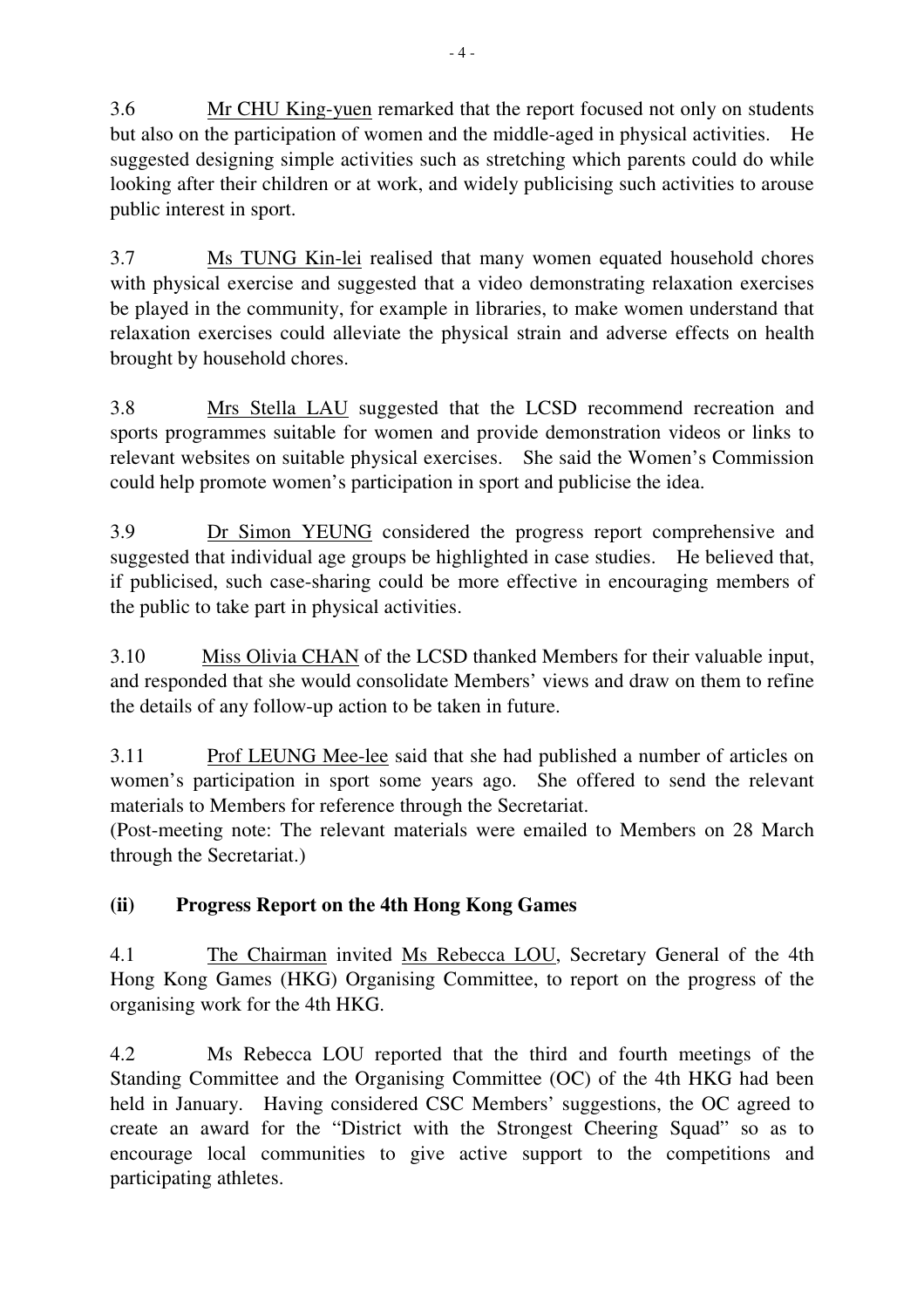4.3 In addition, the 18 District Councils (DCs) had completed the selection of local representatives from over 6 500 athletes in January. District delegations comprising more than 3 000 athletes had been formed for the 4th HKG. Meanwhile, the publicity work of the Secretariat of the OC, including the launch of the "Cheering Team Competition" and the "Dynamic Moments Photo Contest", had progressed as scheduled. As for sponsorship, the 4th HKG had so far received \$5.22 million in cash and about \$2.96 million in kind/service from ten organisations.

(Post-meeting note: As at 8 April, the 4th HKG received \$5.23 million in cash and about \$3.46 million in kind/service from 12 organisations.)

4.4 As regards the invitation for two CSC Members to serve on the adjudicating panel of the "Cheering Team Competition for the 18 Districts" and one on that of the "Dynamic Moments Photo Contest", the Chairman reported that he had invited Prof Stephen WONG and Mr George YIP to adjudicate at the "Cheering Team Competition for the 18 Districts" and Mr David YIP, the Vice-chairman, to adjudicate at the "Dynamic Moments Photo Contest". Members noted the arrangement.

### **Item 3: Report on the Proposals to Improve the Arrangements for the Booking and Allocation of Recreation and Sports Facilities of the LCSD (CSC Paper 1/13)**

5.1 The Chairman invited Ms Alice HEUNG of the LCSD to present CSC Paper 1/13.

5.2 Ms Alice HEUNG briefed Members on CSC Paper 1/13. Members' views on the paper and the relevant responses are summarised as follows:

- (a) Mr CHENG Shu-ming opined that members of the public had generally become accustomed to the "stand-by" arrangement for football pitches, and was worried that cancelling such arrangement for football pitches would adversely affect football development. Thus he advised that a reasonable balance be struck between maintaining the "stand-by" arrangement and curbing touting activities so that members of the public could continue to have the option of accessing football pitches as "stand-by" users.
- (b) Mr Daniel CHAM supported the improvement measures proposed in the paper. Having reservations about cancelling the "stand-by" arrangement for football pitches, he suggested that consideration be given to imposing a charge on "stand-by" users. Nevertheless, he supported cancelling the "stand-by" arrangement on a trial basis for six months, with a review to be conducted after analysing views collected from users and the public during the trial period.
- (c) Mr Henry CHAN supported cancelling the "stand-by" arrangement on a trial basis, commenting that it was unusual to have about a dozen potential "stand-by" users waiting at a football pitch, and thus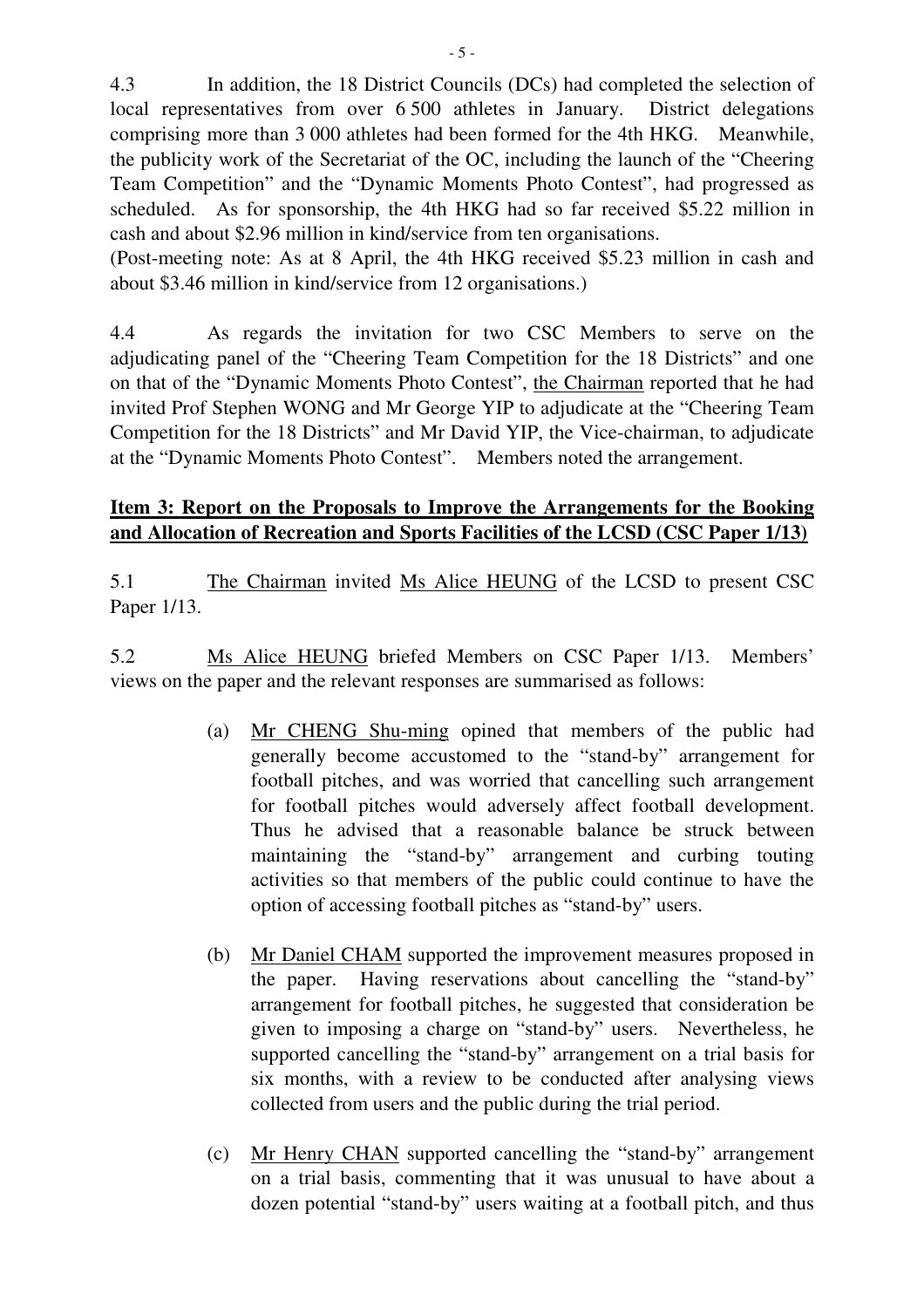reasonable to believe that their activities were organised and abuse was involved.

- (d) Mr CHU King-yuen was worried that schools might be penalised for swapping booked sessions with each other due to rescheduling of classes. He suggested that special circumstances involving school bookings should be noted.
- (e) Mr Philip LI was concerned about the growing problem of touting in relation to bookings for football pitches and enquired about whether such touting activities were lawful. He suggested that legislation be enacted to prosecute touts in the hope of creating a deterrent effect.
- (f) Mr George YIP, referring to the arrangement mentioned in paragraph  $8(c)(i)$  of the paper concerning "hirers [who] repeatedly fail to show up for their booked sessions and make prior cancellation over a period of time", asked if it was true that there would be no punishment for those original hirers who notified the LCSD of the cancellation of bookings one day in advance. He took the view that touts might see that as a loophole and use it to avoid penalty simply by notifying the LCSD of the cancellation of bookings for unsold sessions one day in advance. In addition to hiring elderly people to make bookings, touts might even arrange for them to stay at the venue until the session came to a close. He hoped the LCSD would be alert to the possibility of touts changing their mode of operation.
- (g) Ms Alice HEUNG of the LCSD thanked Members for their valuable views. Her responses are summarised as follows:
	- (i) Regarding the cancellation of the "stand-by" arrangement for football pitches on a trial basis, the LCSD would closely monitor the effectiveness of the measure over the six-month trial period and assess whether it would lead to venues being left unused and result in wastage. The LCSD would collect data on the utilisation of venues three months after the introduction of the trial measure (i.e. in September this year) for preliminary analysis and conduct a comprehensive review in December in order to decide whether the "stand-by" arrangement for football pitches should be cancelled on a long-term basis.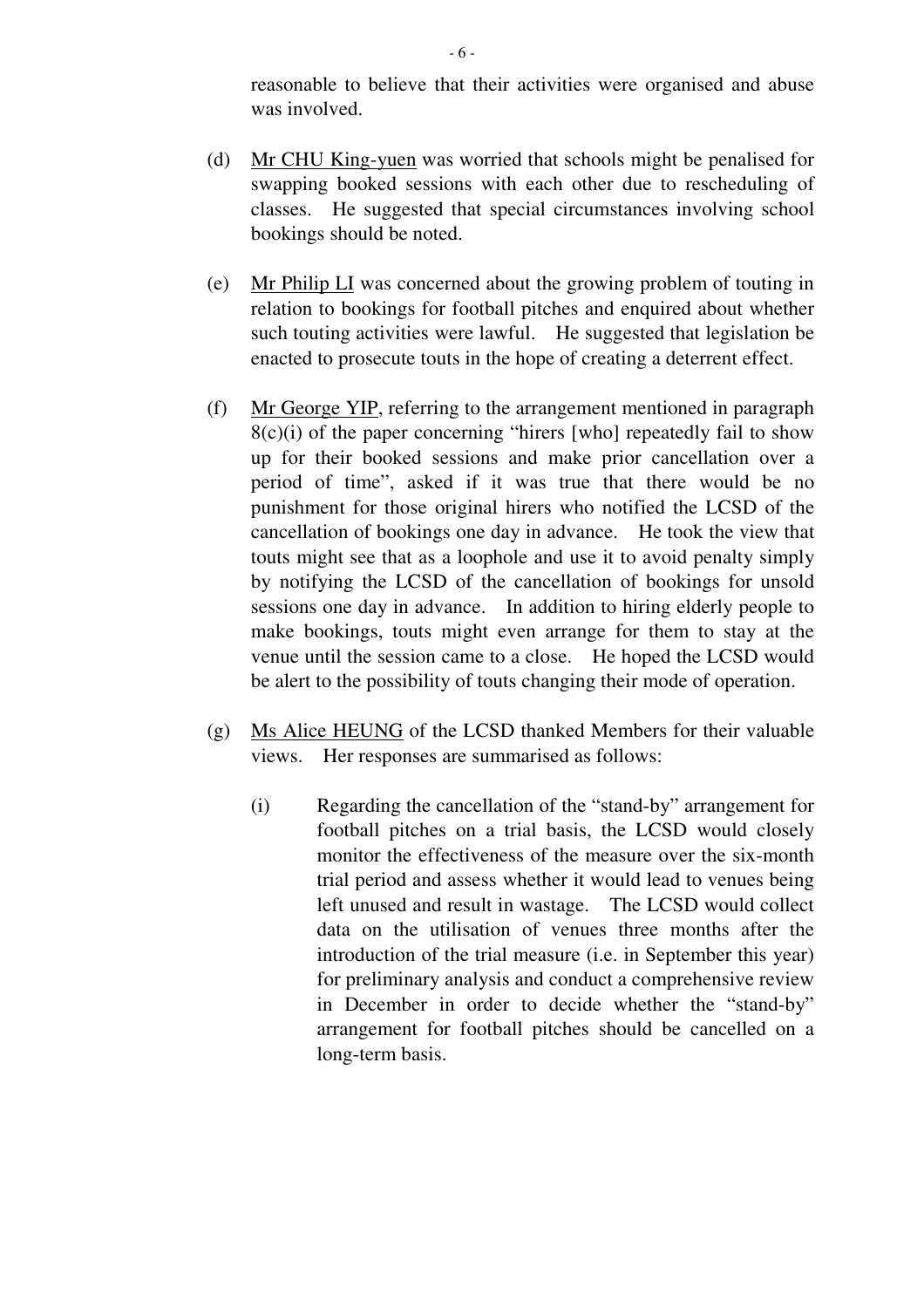- 7 -

- (ii) The LCSD had a penalty system in place for organisations failing to comply with the booking regulations. The proposed penalty for non-compliance was directed against individuals. As regards the cancellation of bookings by individuals, Leisure Link Patrons could cancel their booked sessions online to allow for re-booking by other members of the public and the maximised use of limited resources.
- (iii) Although there would be no administrative penalty for touts who cancelled booked sessions that remained unsold one day before the date of use, they would forfeit the hiring charges and suffer losses under the current arrangement. Therefore it was believed that such arrangement would help curb touting activities in the long run. Under the current arrangement, Leisure Link Patrons who wished to cancel a booking could complete the procedures by logging into the Leisure Link website. According to the records of the previous month, there were about 300 cases of cancelled bookings in which hirers, though not refunded, took the initiative to cancel their bookings, thus allowing for re-booking by others through the booking system;
- (iv) As regards prosecution, the LCSD had over the last two years referred cases of suspected transfer of booked sessions to the Police for follow-up action. According to available information, one of the cases involved the alteration of the user name on the user permit. The perpetrator was prosecuted by the Police and convicted in court. Given that judicial proceedings took time, the LCSD suggested that, apart from collecting evidence for the Police's follow-up action, it should impose administrative penalties on hirers in breach of booking regulations to deter touts and curb touting activities;
- (v) For evidential reasons, it would be difficult to establish whether accompanying persons were involved as touts. In certain cases, for example, where parents booked a venue to play ball games with their children, it would be very difficult to adduce concrete evidence to demonstrate that accompanying persons were involved in touting activities.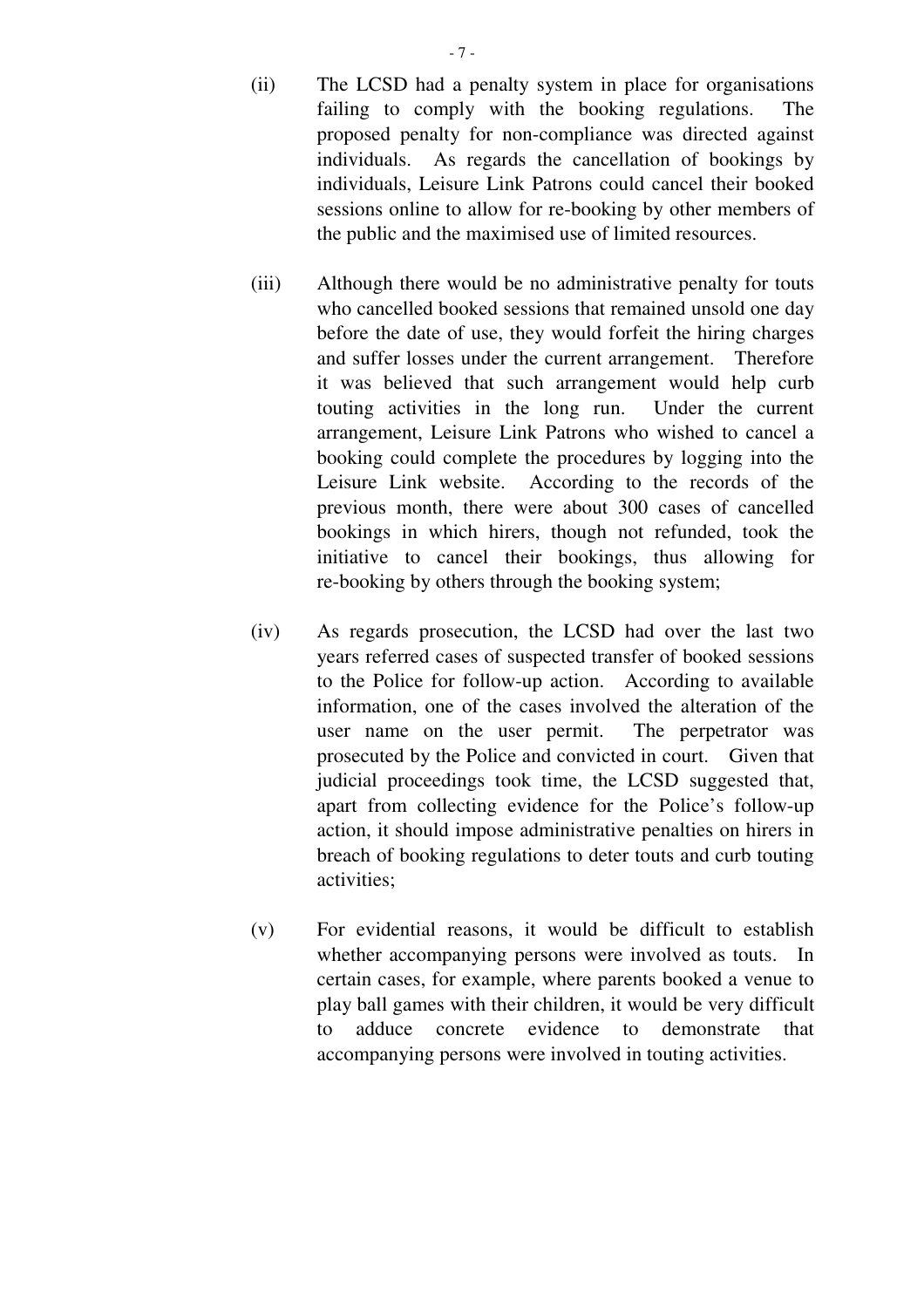(vi) According to the implementation schedule, the LCSD expected to cancel the "stand-by" arrangement for football pitches progressively on a trial basis and introduce an improvement measure to shorten the advance booking period for individuals from 30 days to ten days starting from the middle of the year. The effectiveness of these measures would be assessed for consideration of whether other improvement measures were required.

5.3 The Chairman thanked Members for their valuable views and looked forward to the results of the review on the proposed measures to be made available half a year later.

# **Item 4: Report on the Public Swimming Pool Monthly Ticket Scheme (CSC Paper 2/13)**

6.1 The Chairman invited Mrs Doris FOK of the LCSD to present CSC Paper 2/13 using PowerPoint.

6.2 Mrs Doris FOK briefed Members on CSC Paper 2/13. Members' views on the paper and the relevant responses are summarised as follows:

- (a) The Chairman considered the current pricing of tickets (at \$300 each with a half-rate concession for senior citizens aged 60 or over and other eligible persons) reasonable and effective in promoting public participation in swimming.
- (b) Mr LIU Ah-chuen suggested, by citing annual passes to theme parks as an example, that the LCSD make available quarterly and halfyearly tickets or offer more discounts to save the public the trouble of buying tickets every month and to encourage more people to use the swimming pools.
- (c) Mr Daniel CHAM hailed the Scheme as a success. He credited it with boosting elderly participation in sport as figures showed that senior citizens accounted for more than half of ticket buyers. He said that since the elderly visited the swimming pools mostly during the first session, the Scheme could help increase the usage of the pools during non-peak hours without causing significant impact on other users. Besides, he was in favour of introducing smart cards for the convenience of the public, further proposing that the cards be made multi-purpose for the use of the Leisure Link System or other leisure services provided by the LCSD.
- (d) Ms TUNG Kin-lei raised cases where pool staff had required elderly ticket buyers to produce identity documents but refused to accept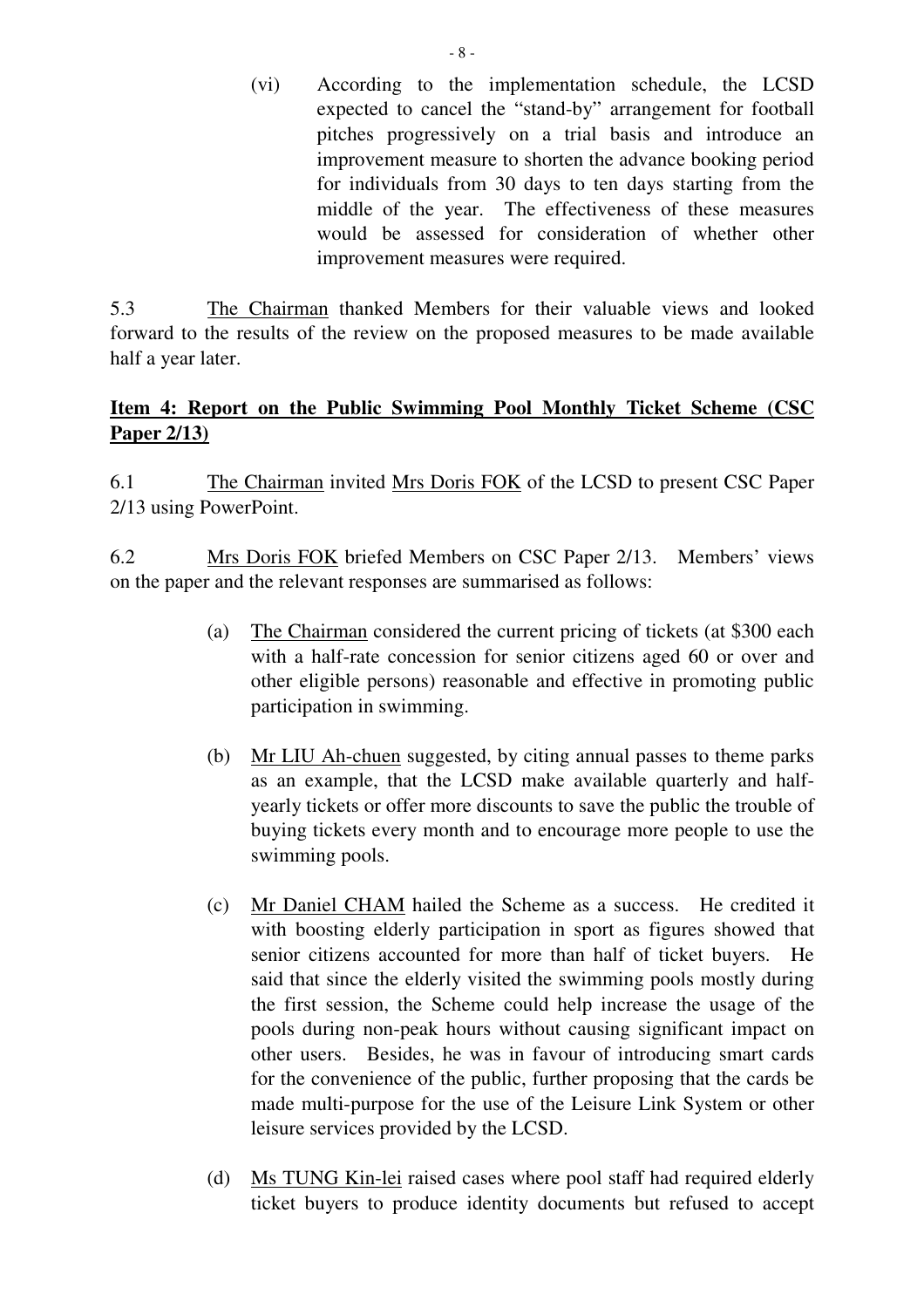senior citizen cards or other proof of senior citizenship. She recommended that the procedures be improved and senior citizen cards be accepted to facilitate the purchase of tickets by the elderly.

- (e) Prof LEUNG Mee-lee backed the proposal for quarterly tickets, under which senior citizens would need to buy tickets only once a quarter. She said that the proposal would not only save elderly swimmers the trouble of carrying identity cards to buy tickets at booking offices every month, but also reduce government administrative costs.
- (f) Mrs Doris FOK of the LCSD thanked Members for their valuable views. Her responses are summarised as follows:
	- (i) Regarding the proposal for quarterly tickets, it was believed that the current arrangements, under which a member of the public could buy at the same time more than one monthly ticket with validity of up to 90 days (i.e. covering one month, two months or even three months (one quarter)), already provided flexibility and could cater for the needs of different groups of swimmers (including senior citizens).
	- (ii) According to statistics, a total of 149 public swimming pool sessions had reached maximum capacity in the first seven months since the launch of the Scheme, accounting for about one per cent of the total number of sessions available during the period. The figure was similar to that for the same period in the previous year when the Scheme had yet to be introduced, indicating that currently public swimming pools had adequate capacity to accommodate the increase in usage resulting from the implementation of the Scheme.
	- (iii) The LCSD had considered the idea of allowing elderly swimmers to produce senior citizen cards instead of identity cards for the purchase of monthly tickets but concluded that it could not accept senior citizen cards as proof of identity. The reason was that senior citizen cards, issued by the Social Welfare Department, were not official identity documents but were intended only to help the elderly enjoy discounts and concessions offered by government departments, public organisations and private companies. It was therefore necessary for buyers of monthly tickets to produce identity documents such as identity cards for identity verification. Meanwhile, to facilitate public use of monthly tickets, the LCSD was piloting a smart card access system which would allow cardholders to access public swimming pools without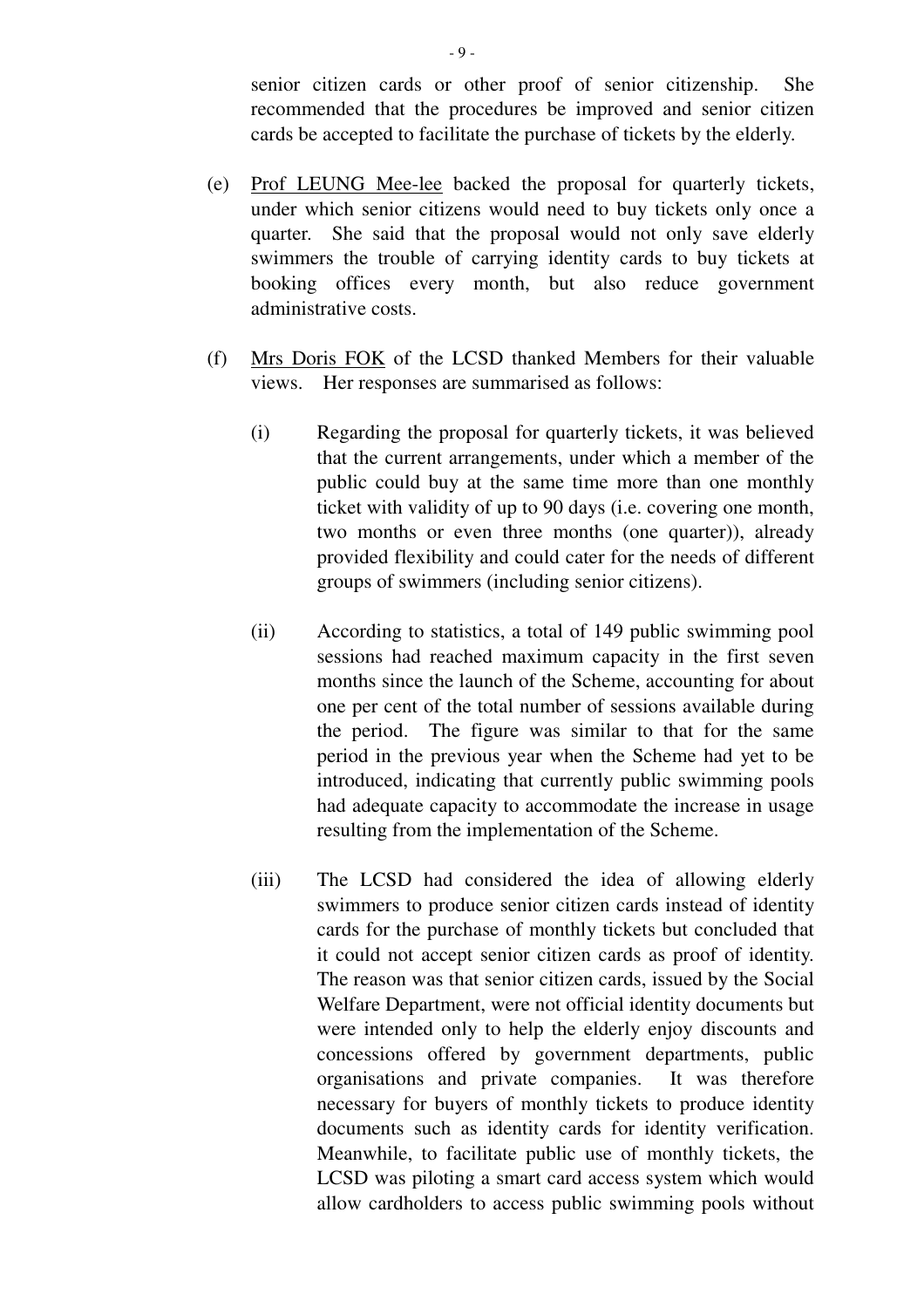producing proof of identity. The new arrangement was well received by elderly swimmers. Those interviewed said that it offered quicker and easier access.

(iv) In respect of the proposal for multi-purpose smart cards, the LCSD would explore whether it was feasible to make them compatible for use with the Leisure Link System. [Post-meeting note: The LCSD introduced the use of monthly ticket smart cards to public swimming pools in all districts from the start of the swimming season of 2013 (i.e. from 1 April).]

### **Item 5: Proposal on Sport For All Day 2013 (CSC Paper 3/13)**

7.1 The Chairman invited Mr Simon LIU of the LCSD to present CSC Paper 3/13.

7.2 Mr Simon LIU briefed Members on CSC Paper 3/13. Members' views on the paper and the relevant responses are summarised as follows:

- (a) Mr Henry CHAN remarked that the Sport For All Day had met with much success since its inception in 2009. He recommended setting up a dedicated Facebook page for the event to enhance publicity.
- (b) Dr Simon YEUNG observed that the staging of the Sport For All Day was in keeping with the findings of the Physical Fitness Test and that it was a pragmatic idea for the theme of the event to focus on "Lifestyles in Sport" and "Parent-child and Family Sport". He proposed adding a human touch to the publicity efforts for greater effectiveness.
- (c) Ms LEE Ching-nga hoped that publicity could be carried out to correct a common misconception about the strenuousness of exercise and to promulgate the benefits of family sport to family relationships as well as the therapeutic effects of physical activity. Furthermore, considering that many women were experiencing declining health, she suggested that monthly family tickets be made available to encourage mothers and children to buy tickets together so as to foster public awareness of family sport.
- (d) Mr HO Chun-ip noted that it had been recommended that rope skipping be featured on the Sport For All Day 2013. Since the World Rope Skipping Championships would be held in Hong Kong in 2014, he proposed involving the sports association concerned to introduce different competition events, including parent-child, pair and group events.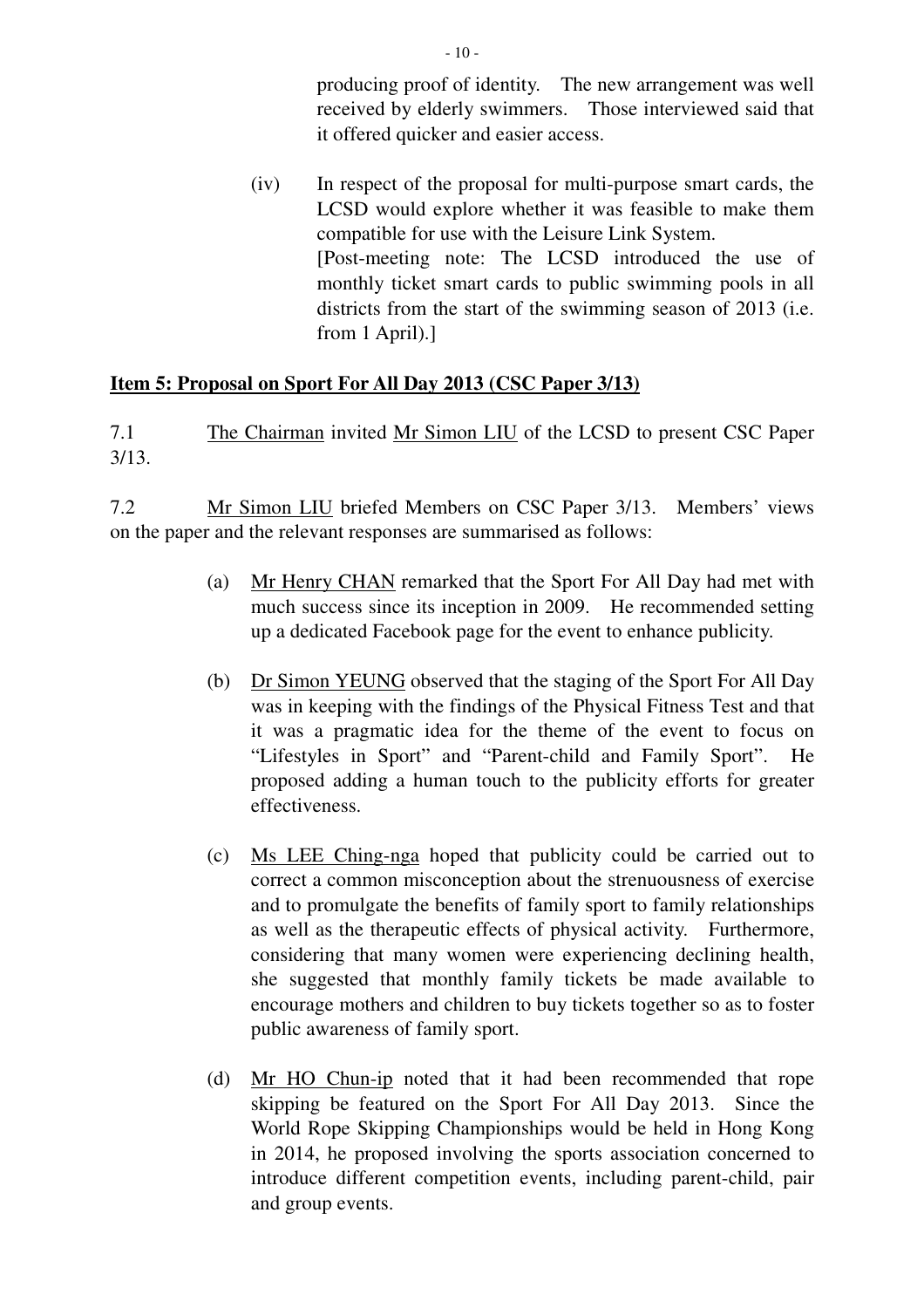(e) Miss Olivia CHAN of the LCSD responded that plans were in place to invite the Hong Kong Rope Skipping Association to assist with the organisation of rope skipping activities on the Sport For All Day 2013. It was hoped that the publicity of the event could drive home safety messages relating to the sport.

# **Item 6: Alignment of Fees and Charges for Recreation and Sports Facilities and Services under the Management of the Leisure and Cultural Services Department (CSC Paper 4/13)**

8.1 The Chairman invited Ms Alice HEUNG of the LCSD to present CSC Paper 4/13.

8.2 Ms Alice HEUNG of the LCSD briefed Members on CSC Paper 4/13. Members' views on the paper and the relevant responses are summarised as follows:

- (a) Mr Daniel CHAM said that the alignment of fees and charges at the lower of the existing levels had been long awaited by the public and should be implemented as early as possible. To expedite the process, he suggested that for those fees and charges which could be adjusted only after the Legislative Council (LegCo) approved the necessary legislative amendments, the Director of Leisure and Cultural Services (DLCS) should be allowed to give the requisite approval instead.
- (b) Dr Simon YEUNG noted that the paper listed the proposed new rates for peak and non-peak hours and that the peak hour rate was subdivided into normal and special rates (the latter for Saturday mornings). He would like to know if the special rate could be directly designated as the non-peak hour rate. He also asked whether peak and non-peak hours were defined according to difference in usage and whether it was because of high usage that the special rate period could not be defined as non-peak period.
- (c) Mr HO Chun-ip said that the extension of non-peak hours from 5 pm to 6 pm on weekdays could address the needs of schools, allowing them to organise more activities during the extra hour. He went on to say that schools usually held a wide range of activities including sports activities, training and interest classes by using LCSD facilities on Saturday mornings. If Saturday mornings were to be re-defined as peak hours, schools would have to adjust the activities scheduled for the period. Moreover, he asked if schools would still be allowed to book more than half of the facilities at a venue during peak hours. His understanding was that LCSD facilities were booked mostly by the Hong Kong Schools Sports Federation for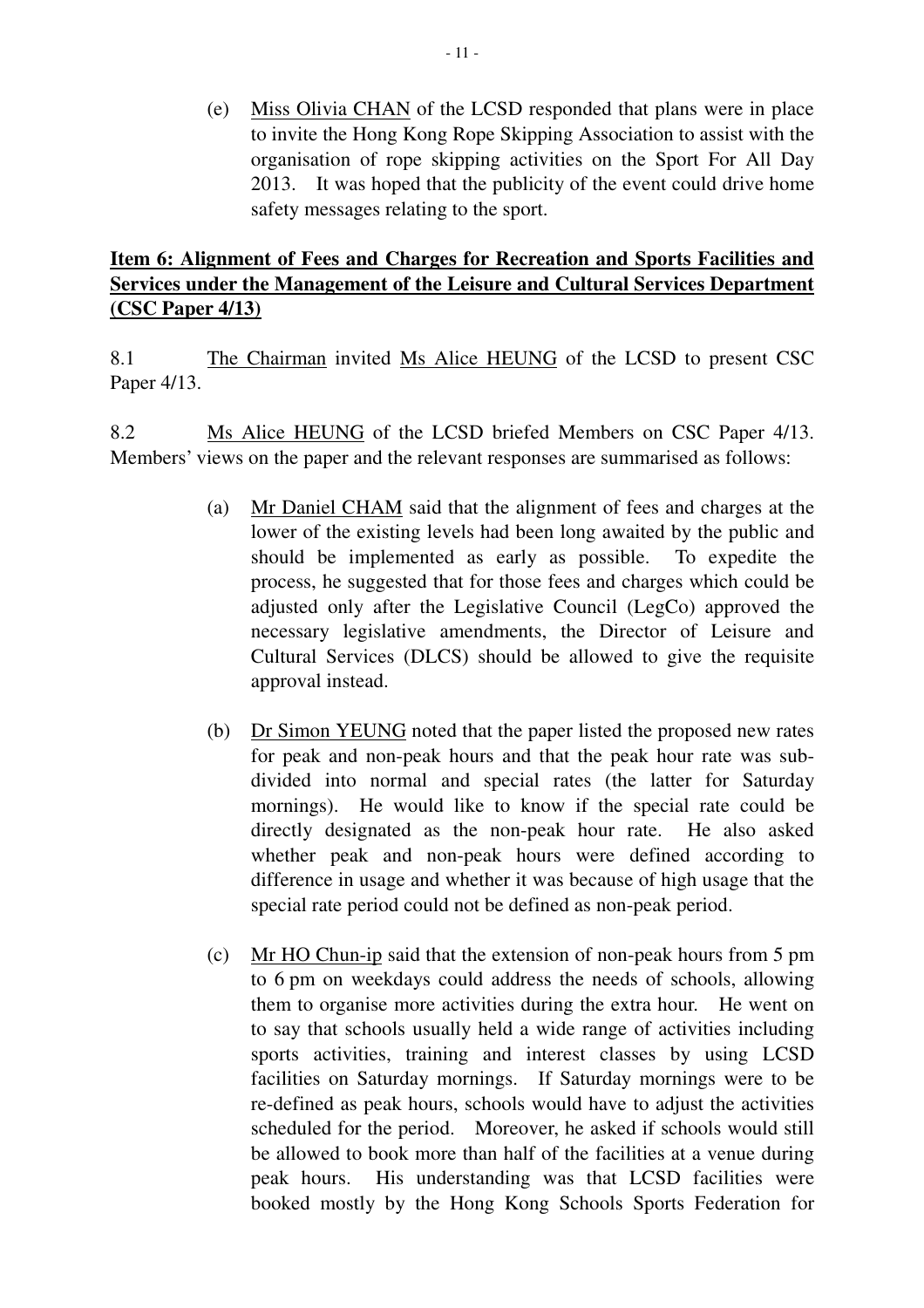staging events and competitions and by schools for organising training classes or sports activities, and that excessive booking of facilities during peak hours was not allowed. He hoped that when it came to consulting schools on the proposal, more could be done to solicit their views on the arrangements for peak and non-peak hours.

- (d) Ms Alice HEUNG of the LCSD thanked Members for their valuable views. Her responses are summarised as follows:
	- (i) Block booking of LCSD facilities during peak and non-peak hours was subject to different quotas. During peak hours, only one-third of the total available hours in a month were allowed for block booking by organisations, whereas the quota for non-peak hours was more generous. She added that the proposed arrangements for peak and non-peak hours were made in response to changes in people's life patterns in recent years. For example, the classification of 5 pm to 6 pm on weekdays as a non-peak hour and all day Saturdays as peak hours was proposed in the light of longer working hours on weekdays and the implementation of the five-day week. Since re-defining Saturday mornings (currently defined as non-peak hours for facilities in the New Territories) as peak hours would result in an increase in fees and charges and run counter to the principle of adopting the lower of the existing levels, it was proposed that Saturday mornings be defined as a special rate (which would be on a par with the non-peak hour rate) period within peak hours. In a future comprehensive review of fees and charges for various recreation and sports facilities, the LCSD would reexamine the charging arrangements for peak and non-peak hours, particularly the special rate period on Saturday mornings, with a view to further rationalisation of fees and charges.
	- (ii) Priority use of LCSD facilities by schools was usually booked a year in advance. Around June every year schools would apply to the LCSD for the use of facilities from September to June of the following school year. The proposed new arrangements would allow schools to book the use of facilities until 6 pm on weekdays, making available more sessions for students to participate in activities after school. The current priority booking arrangements for schools on Saturday mornings would remain unchanged. Whether schools could book half of the facilities at a venue would depend on the actual circumstances.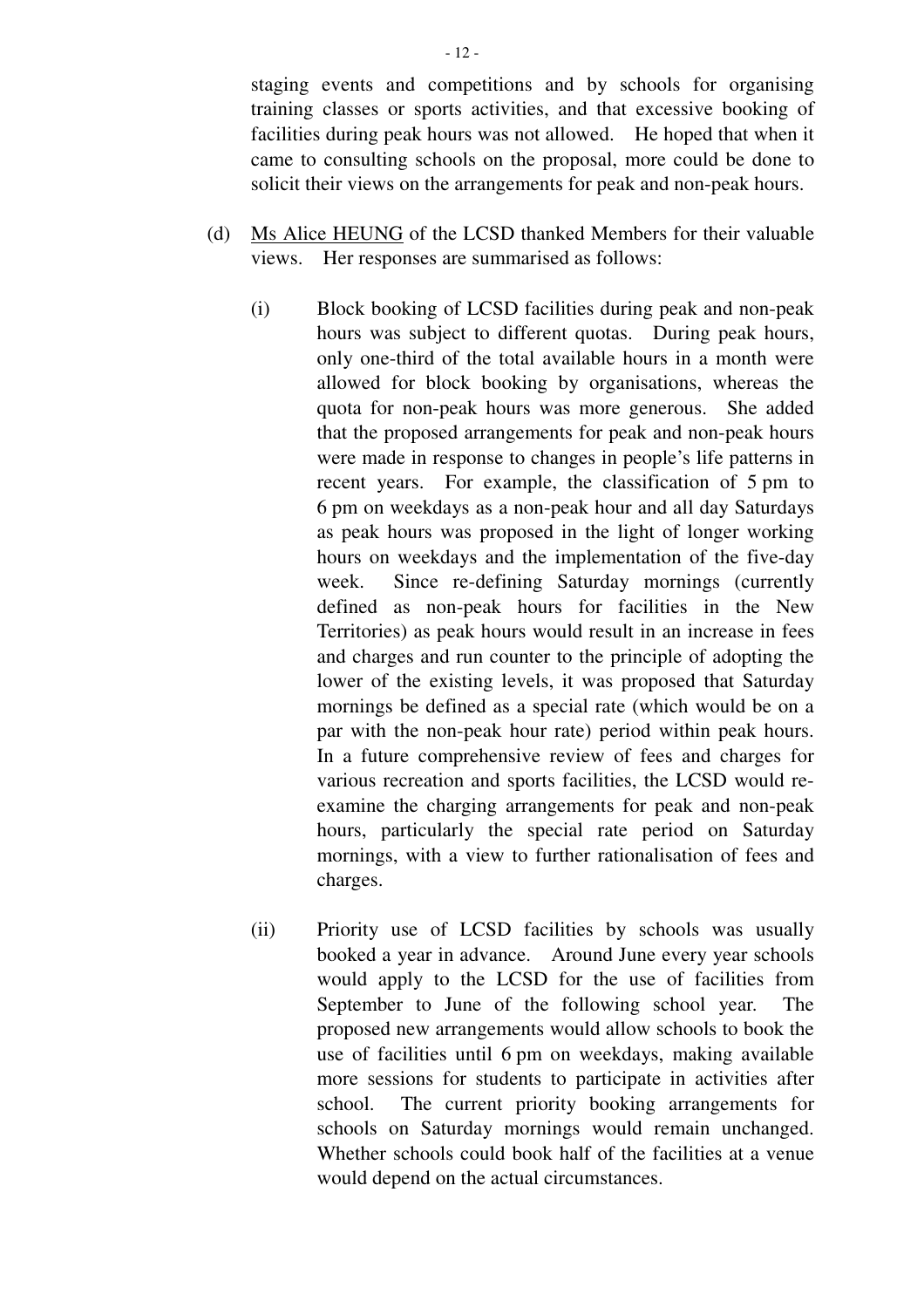- (e) The Director of Leisure and Cultural Services (DLCS) added that the exercise to align fees and charges was devised according to the principles outlined by the Chief Executive in his Policy Address. She said that in aligning fees and charges, the LCSD also intended to align the definitions of peak and non-peak hours for facilities in the urban areas and the New Territories, which had been different under the management of the two ex-municipal councils. The overall objective was to balance the needs of various stakeholders. The extension of non-peak hours from 5 pm to 6 pm on weekdays would on the one hand provide more sessions for booking by schools and organisations. On the other hand, re-defining Saturday mornings as peak hours for facilities in the New Territories would possibly affect the number of sessions available for booking by schools and organisations in the districts concerned. She hoped that schools in the New Territories could try to schedule student's sports training activities for the pre-6 pm after-school hours on weekdays.
- (f) Mr LIU Ah-chuen remarked that schools would be affected by the new arrangements for Saturday mornings and that it would be more difficult for schools in the New Territories in particular to book LCSD facilities. He asked whether statistics were available in that respect.
- (g) Ms Alice HEUNG of the LCSD responded that initial statistics on the usage of main arenas at sports centres during peak and non-peak hours showed that the use of facilities in the New Territories by organisations on Saturday mornings accounted for less than one-third of the sessions. Hence re-defining Saturday mornings as peak hours should not significantly affect the hire of facilities (except possibly for some) by organisations and schools. As for facilities in the urban areas, the booking arrangements for schools would remain unchanged since Saturday mornings were currently defined as peak hours. The LCSD would closely monitor the booking of facilities following the implementation of the new arrangements.
- (h) DLCS added that most of the sports centres being planned for construction were located in the New Territories including Tseung Kwan O, Kwai Tsing and Yuen Long. Upon completion and opening of those new sports centres, more badminton and basketball courts would be available for use by organisations and schools.
- (i) According to the plan, the LCSD would submit to LegCo draft amendments to relevant subsidiary legislation in May 2013. Subject to LegCo's approval and the completion of the re-setting of fees and charges in the Leisure Link System, the LCSD would implement the alignment and related arrangements in phases in